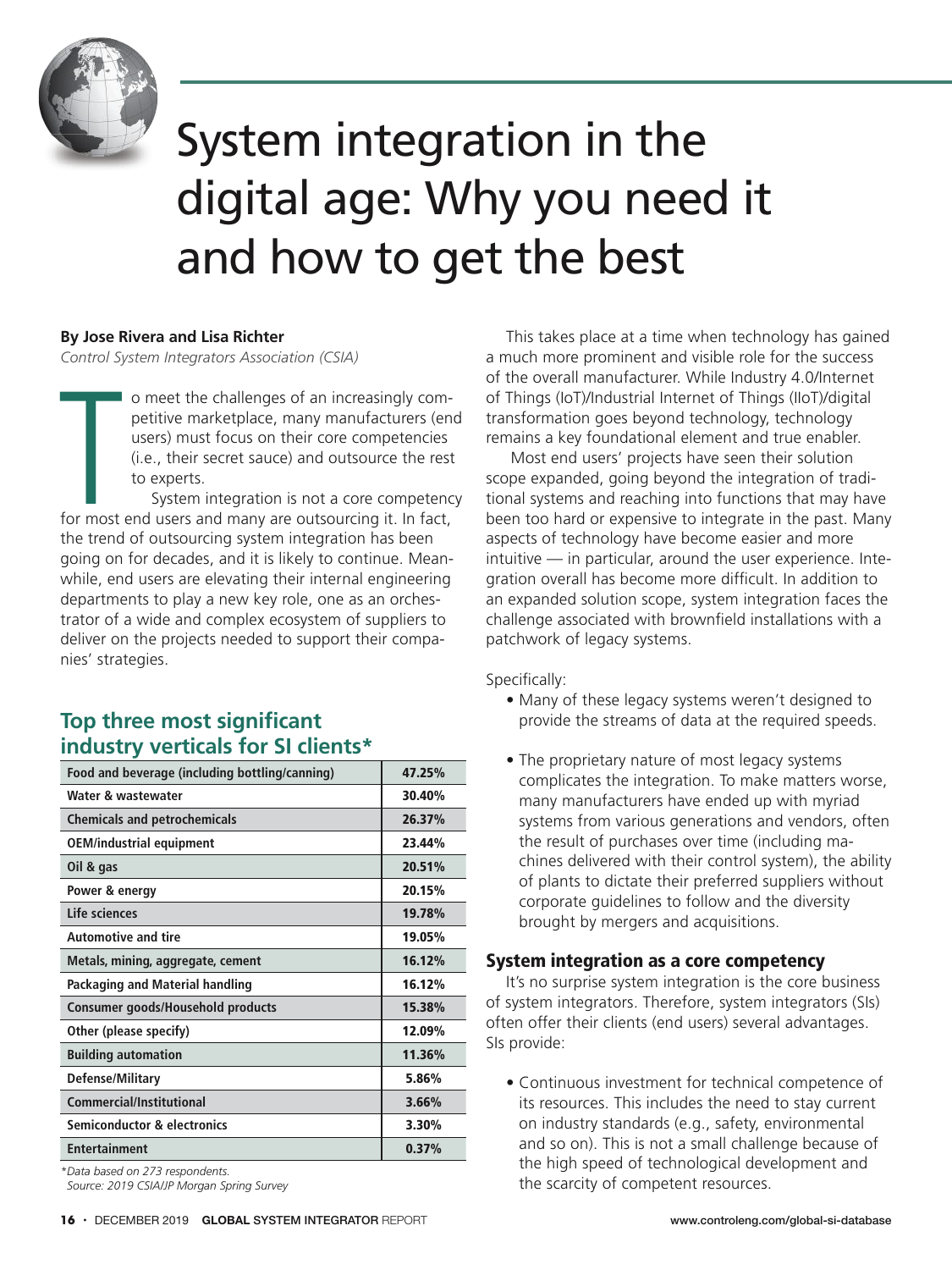- Experience development through ongoing exposure to a wide range of projects across various verticals (i.e., crosspollination). This is not easy for end users with only in-house resources to obtain as their "playground" is limited to what is currently in their own plants.
- Methodological approach to system integration including project definition, project execution and change-order management and documentation.
- Flexibility to staff projects, following real project demand cycles.
- Ability to identify and mitigate risks.
- Experience to advise and guide end users in the complex digital transformation environment to become strategic partners in decision making.

# Digital transformation's impact on SIs

The digital transformation also will transform the system integration business.

- The value added by SIs is migrating from one of technology deployment to one of deep domain expertise (industry vertical and, in some cases, application within a vertical). This migrates the "generalist" to a "specialist" SI.
- The scope of their solutions keeps expanding and no single company, no matter its size, can deliver all that is required. Like information technology (IT) workers, SIs need to master the skills associated with alliance/partnership management. Increasingly, they will be asked to participate or lead an alliance required to meet their end user clients' full solution requirements.

# The key role of SIs

At a very high level, it is important to recognize the key role played by SIs in the success of end user projects and underlying initiatives.

- The role of the SI is one of strategic importance, and the development of a long-term partnership needs to be the goal for the end user and the SI. Time invested upfront will help make the right selection.
- Projects where SIs are involved get funding because they represent an expected positive economic return. Delays in the start of production and/or cost overruns impact the bottom line. This means their role is very critical.

# **and certification**

**The Control System Integrators Association (CSIA) is a not-for-profit, global trade association that seeks to advance the industry of control system integration. Its mission is to advance the industry of control system integration by promoting the benefits of hiring a certified control system integrator. CSIA has more than 500 member companies in 35 countries.**

**The core of this professional organization is the CSIA's Best Practices and Benchmarks guide, which outlines a standard approach to many of functions required for the professional management of a SI company.**

## Why choose a CSIA certified company?

**CSIA member companies that are CSIA certified have demonstrated through an independent audit that they adhere to CSIA's Best Practices in key areas of their business, ranging from product management to financial management, along with nine other vital areas. CSIA certification identifies a company's long-term commitment to quality and longevity in the industry. An audit is required every three years.**

**To learn more about CSIA visit www.controlsys.org and to CSIA certified SIs, visit the CSIA Exchange at www.csiaexchange.org.**

At a high level, end users need to ask themselves:

- Can I envision a strategic, long-term relationship with this SI?
- Can we partner for mutual, long-term success? (This requires an upfront, direct and honest relationship. It is very important to specify the scope of work and rules of engagement at the start and throughout the project. It also is key to have a solid relationship to handle the possible surprises when they occur.)
- Does the SI have the required domain (industry vertical or potential application within the vertical) expertise? Are they open to develop the areas they don't master today? Is this SI committed to this industry vertical?
- Will this SI be able to deliver the assigned projects on their own or as part of an alliance?
	- Do they have the technical proficiency, and can they build it out if needed?
	- Can they lead a group of companies? Can they be a team player with my team? …with the external companies?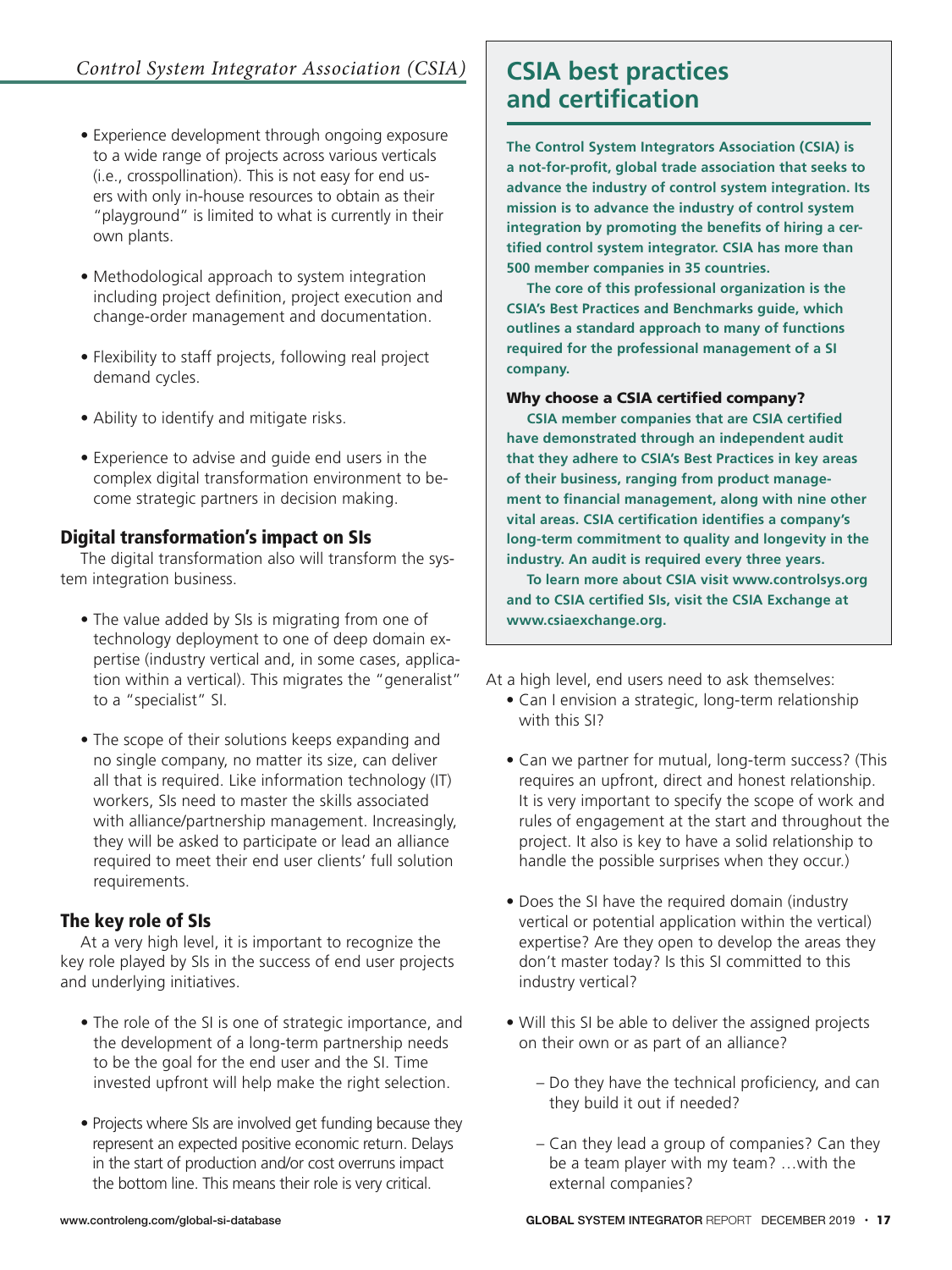

# System integration in the digital age

- Does this SI have the right quality system and a continuous improvement mindset in place the ensure their viability in their company in the long run? – Are they CSIA or ISO-9001 certified?
- Can this SI be a partner in my digital transformation journey?
- Do we have the right fit/chemistry?

## **Practical steps to SI selection**

Selecting an SI is more than a technical capabilities decision. Diligent preparation increases the odds of a successful project. If you are an end user, the following are four practical steps for you to follow during the integrator selection process.

### **1. Define the project.**

a. What are the objectives, scope, resources, schedule and budget?

- b. What is the motivation behind this project?
- c. What are the project objectives?
- d. What do you want this project to look like when it's finished?
- e. What are the risks of the project? Are you prepared to manage those risks?
- f. What is your communication plan?

### **2. Establish the criteria.**

- a. Does the SI have experience in your industry?
- b. Does the SI have dedicated engineers with knowledge on the latest technologies, trends and issues?
- c. Can the SI show proof of project management competencies?
- d. Is the SI financially stable?
- e. Does the SI provide post-delivery services and support?

### **3. Identify the candidates.**

a. Does the SI have the technical sophistication level to handle the project?

# **The anatomy of a great association**

### **By Lisa Richter**

 $\overline{\phantom{a}}$ **n 2019, the Control System Integrators Association celebrated a quarter of a decade — and came full circle when it returned to North Carolina 25 years later, April 29 - May 3, for its Executive Conference.**

**The event, which drew more than 530 attendees from around the world, offered education and networking both formal and informal — to help system integrators stay current, grow their businesses and prepare for the future.**

**It also offered the opportunity to celebrate an important milestone — 25 years — and a chance to reflect on its humble beginnings.**

#### **The Steve Jobs of CSIA**

**Originally known as systems houses or simply integrators, control system integrator emerged as an independent profession in the 1960s, when computers first arrived on the factory floors**

**and inside industrial control houses. The people who developed the expertise to program and connect the technology that heralded a new industrial revolution came from various academic and professional lineages; no single forum existed for members of this emerging profession.**

**Charlie Bergman, a retired engineer, recognized the emergence of the control system integrator as an independent profession and began publishing a four-page newsletter in 1989. It supported this emerging profession by publishing information on how to run a successful business. Subscribers could benchmark their progress by sharing sales trends and other key statistics.**

### **The foundational values**

**Less than five years later, 25 of Bergman's readers met at the Shell Island Resort, a small hotel in Wrightsville Beach, North Carolina. Many were understandably skeptical about con-** **sorting with competitors and potentially giving away their secret sauce.**

**But instead of finding a you-can'ttouch-this mentality, these pioneers discovered a culture of sharing and support.**

**"Most of us were guarded at best," recalls CSIA Co-Founder Jamie Jordan, who is currently president of Stravicom Global Inc., a professional services firm in Charleston, South Carolina. "But Charlie encouraged us by telling us that those who share with others will be strengthened and also will strengthen the industry."**

**Co-founder Robert Zeigenfuse, president of Avanceon, in Exton, Pennsylvania, agrees. "Charlie established, with his now infamous pitch, 'Share one idea and get 10 in return and save \$50K of consulting,'" he said. "He [Bergman] established the norm of unselfishly sharing of business practices. This alone sets our organization and industry apart from all others I have seen."**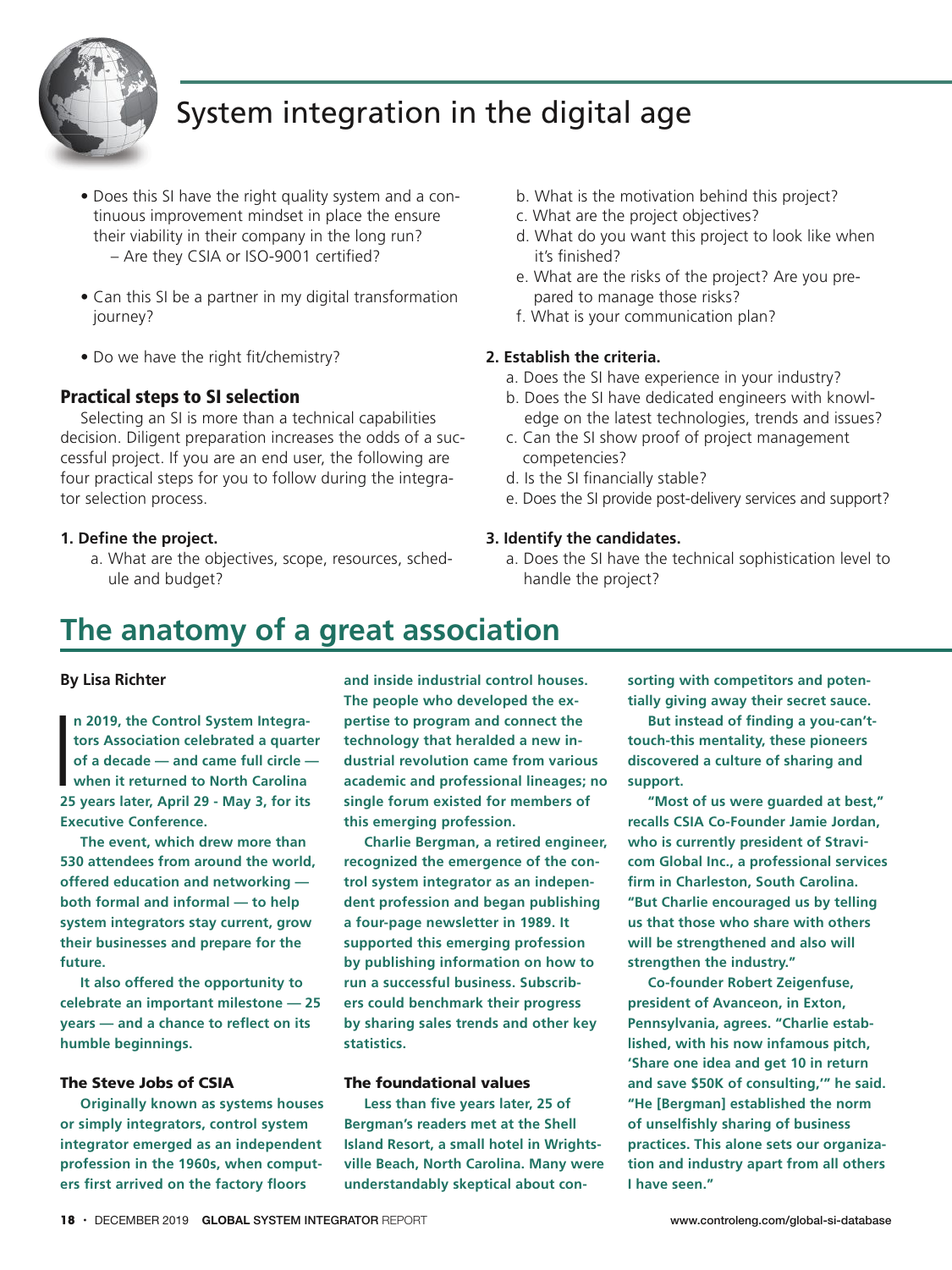- b. Check for certifications.
- c. Does the SI have strong business skills?
- d. Does the SI have HR programs focused on development, training, recruitment and retention and in compliance with all applicable state and federal laws?
- e. Does the SI follow industry best practices?
- f. How deep is the SI's bench?
- g. How strong is the SI's project management experience?
- h. Does the SI rely on subcontractors, and if so, what systems do they use to monitor and control workflow?
- i. If an internal system integrator team will be involved, what will the roles of the respective groups be?
- j. How complete is the proposal?
- k. Are things quantified in the bid?
- l. Are the SI's expectations outlined (i.e., number of review cycles, review and response times)?

## **4. Find the best fit.**

- a. Narrow the pool of candidates to three.
- b. Are you comfortable asking the SI questions? Are they giving timely and solid answers?
- c. Ask to see references and completed project books.
- d. Does the SI's strategic objectives and goals align with your business?
- e. Visit the SI's business or factory to see firsthand how they work.
- f. Ask to meet with the project team.

## Where to start searching

System integration is not a very visible market, and very few SIs have company names that aren't recognizable to those outside the industry. It also is a very diverse market that allows SI specialization along a broad scope of technologies, industries and geographies (see Figure 1).

A good place to start is in the Industrial Automation Exchange, a community of SIs and suppliers hosted by the Control System Integrators Association. Filters allow

## The result: A great association

**Profits from the first meeting seeded the second conference in 1994, where attendees voted to form the association as an affiliate of the National Electrical Manufacturers Association, which would eventually be the standalone CSIA.**

**Through the years since, the association has grown steadily from the intimate group of early adopters to its current size of more than 500 member companies in 35 countries. The association also has expanded on its core competency of exchanging ideas, solutions and lessons learned to create additional member benefits such as a Best Practices and Benchmarking manual, certification and continuing education, and insurance and legal programs specific to system integrators.**

**In short, from Bergman's vision came the key, defining concept of the future of CSIA: Sharing knowledge, best practices and key performance in-**



**Figure 1: System integrators cover a very broad a diverse set of functions, creating the opportunity for specialization. A common denominator is PLC and SCADA programming, which is a function done by the vast majority of SIs. Courtesy: Control System Integrator Association (CSIA)**

**dicators to advance the success of all.**

**Co-founder Pat Miller, chair, Engineered Energy Solutions Inc., Somerville, New Jersey, who was instrumental in organizing the earliest efforts, sums it up this way: "Charlie told us**

**to share ideas with one another and it would come back tenfold," he recalls.**

*To learn more about the founding of CSIA, visit www.controlsys.org/***about/ history.**